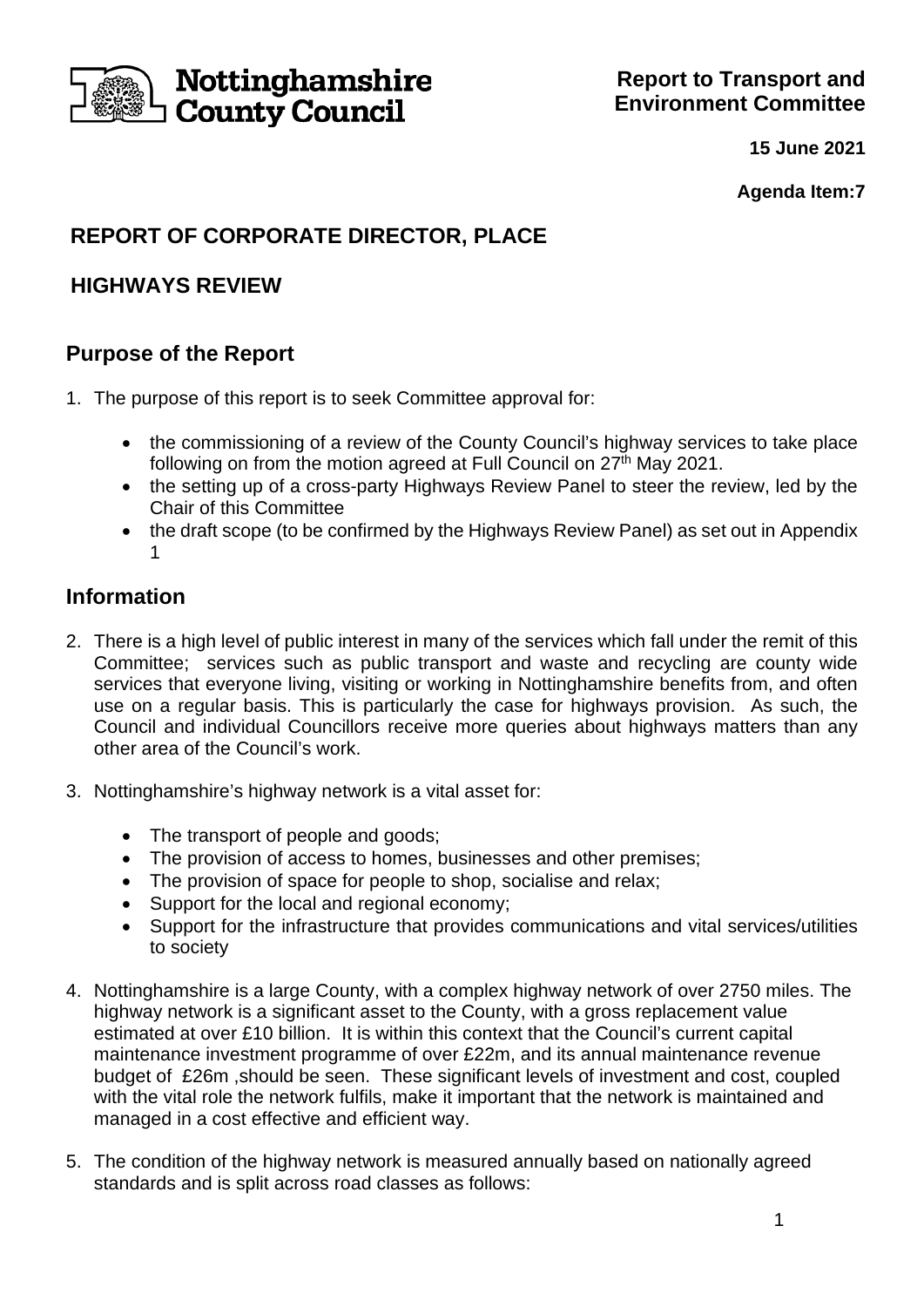- A Roads (approx. 362 miles) 2% to be considered for repair, compared with the national average of 3%.
- B and C Roads (approx. 695 miles) 3.6% to be considered for repair, compared with the national average of 6%.
- Unclassified Roads (approx. 1700 miles) 21% to be considered for repair, compared with the national average of 16%. The unclassified network is clearly an area of challenge, reflects community concerns and will form a focus of the proposed review.

## **Highways Review**

6. The motion presented and agreed at Full Council on 27<sup>th</sup> May 2021 stated:

*This Council agrees to establish a cross-party Highways Review Panel, to be led by the Chairman of the Transport & Environment Committee, with a remit to examine the current methods and technologies used to repair and maintain roads across Nottinghamshire.*

*The Panel will consider whether additional or different approaches can be adopted to deliver maximum value from this Council's significant extra and ongoing investment in highways maintenance.*

*The Panel will report its recommendations as soon as possible to the Policy Committee for final consideration and decisions.*

- 7. It is intended that external support is commissioned to facilitate the review. It is envisaged that this will incorporate both a peer review facilitated by the Local Government Association (LGA) and more detailed work externally commissioned during the course of the review. The review process will be informed by the national guidance available in the Highways Maintenance Efficicency Programme suite of guidance produced in conjunction with the Department for Transport. The LGA has a strong track record of supporting local authorities with reviews including over 30 reviews of highway services over the last ten years, including fourteen other County Councils. It is intended that the commissioned work includes a comparative review, including input from industry and benchmarking. The review is not intended to cover the public rights of way network.
- 8. A detailed timeline for the review will be developed in conjunction with the Highways Review Panel, but it is intended that the review will conclude and report back to Policy Committee with recommendations during Autumn 2021.
- 9. The membership of the Panel will be agreed by the Committee Chair with political group business managers, with membership drawn from the Committee, based upon the political proportionality of the Committee. The Panel itself will determine the frequency of its meetings.

### **Other Options Considered**

10.Other aspects of the highway service were considered for inclusion, beyond those identified in Appendix 1 and these will be subject to final endorsement by the highways review panel.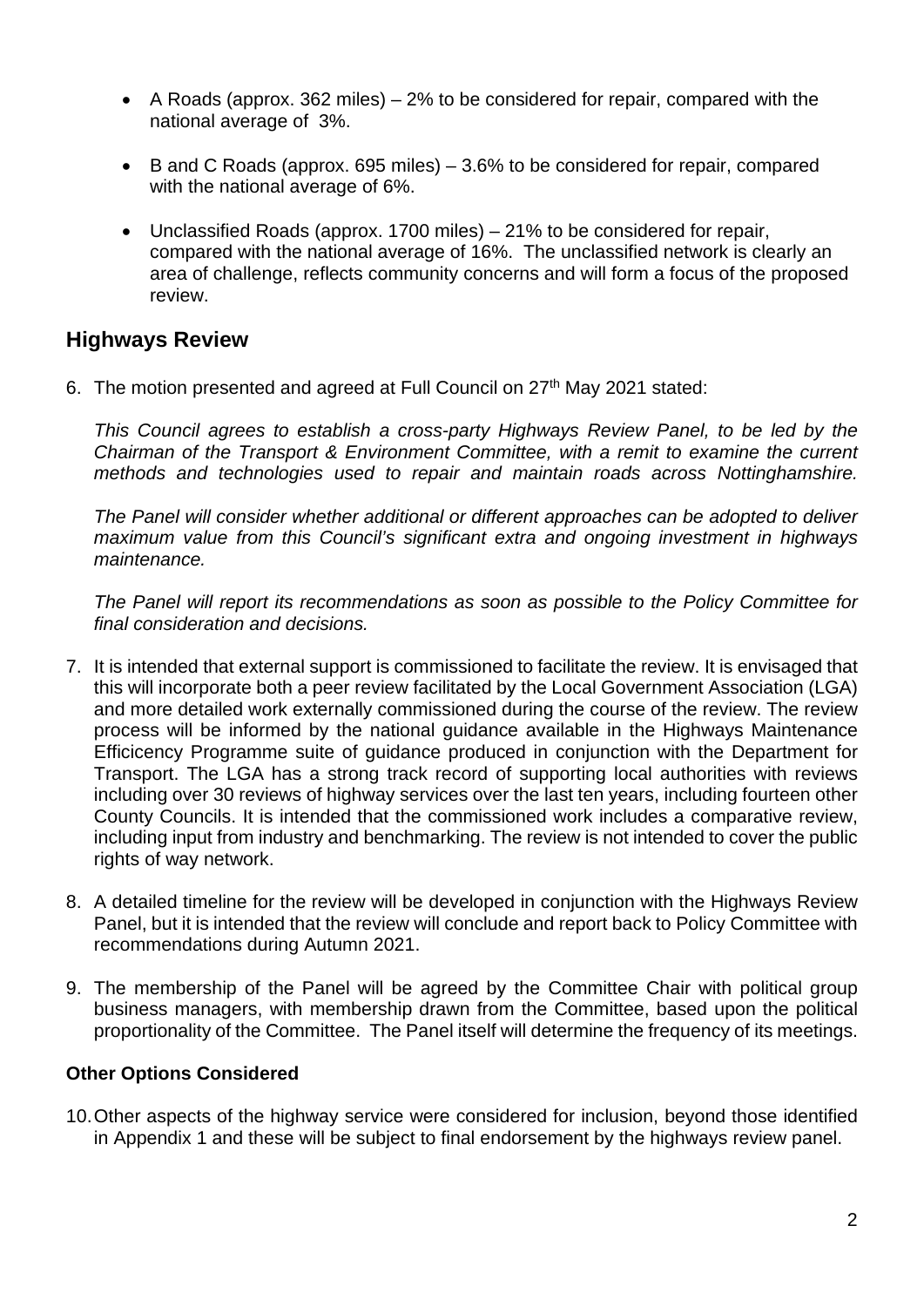### **Reason/s for Recommendation/s**

11.The review provides an opportunity to renew and develop the service to match the ambitions of the County Council and expectations of residents to ensure the right services are being delivered in the most cost effective way.

## **Statutory and Policy Implications**

12.This report has been compiled after consideration of implications in respect of crime and disorder, data protection and information governance finance, human resources, human rights, the NHS Constitution (public health services), the public sector equality duty, safeguarding of children and adults at risk, service users, smarter working, sustainability and the environment and where such implications are material they are described below. Appropriate consultation has been undertaken and advice sought on these issues as required.

#### **Financial Implications**

13.The cost of the review will be accommodated within the existing highway budget and is estimated to be £20-£40k . Any financial implications arising from the review will be considered as part of the review outcomes and report to Committee.

### **Public Sector Equality Duty implications**

14.Any public sector equality duty implications arising from the review will be considered as part of the review outcomes and report to Committee.

#### **Implications for Sustainability and the Environment**

15.Effective highway maintenance approaches can reduce congestion, its knock-on effects on air quality and its impacts on local communities. The recycling of materials and aggregates is also considered when delivering highways schemes. Any specific implications for sustainability and the environment will be considered as part of the review outcomes and report to Committee

### **RECOMMENDATION/S**

It is recommended that,

- 1) A review of the Council's highway services takes place following on from the motion at Full Council on 27<sup>th</sup> May 2021, with an estimated cost of £20-£40k funded from existing highway budgets.
- 2) a cross-party Highways Review Panel is set up to steer the review, led by the Chair of this Committee, as described in paragraph 9
- 3) the draft scope of the review is approved (to be confirmed by the Highways Review Panel) as set out in Appendix 1.

### **Adrian Smith Corporate Director, Place**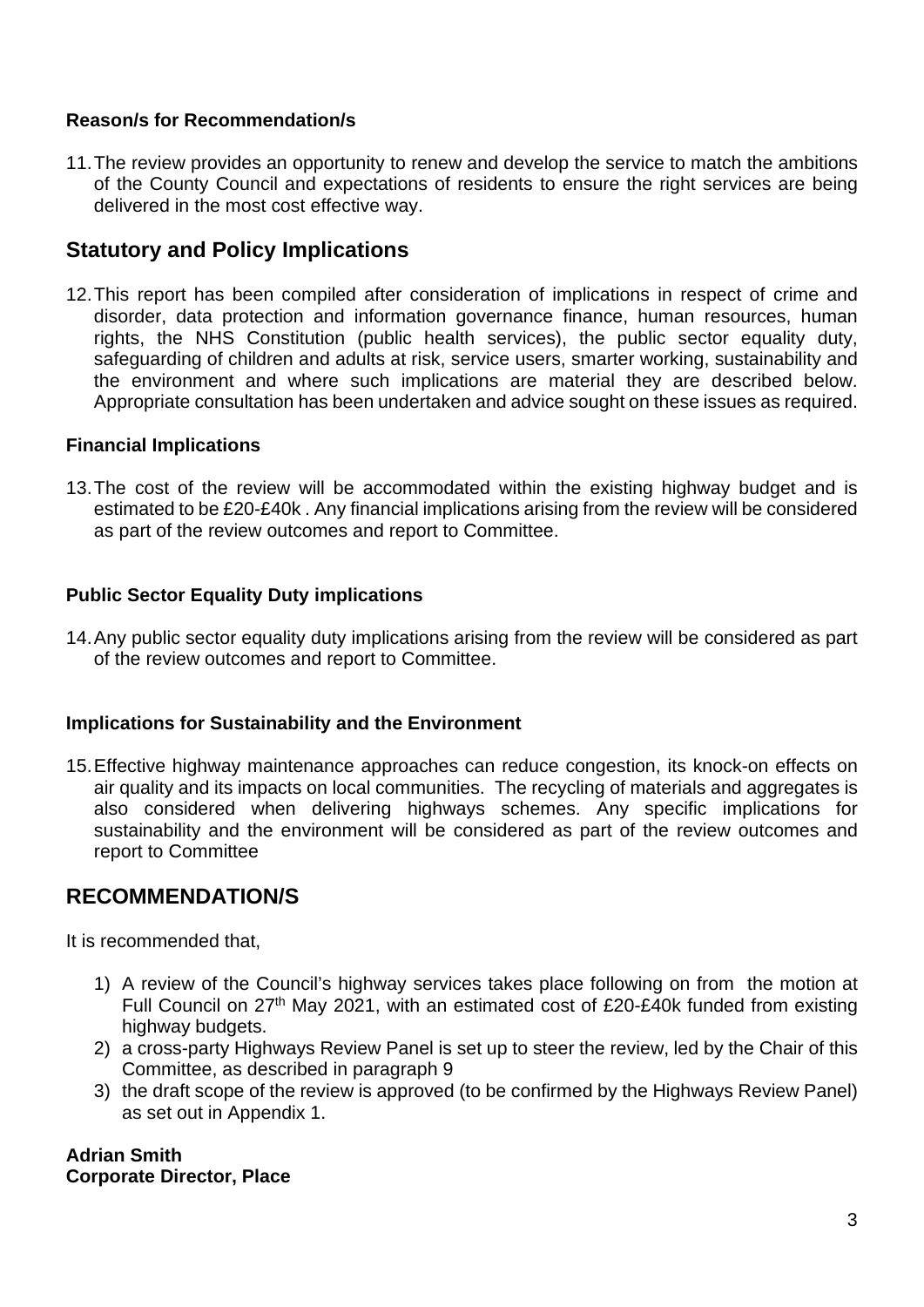### **For any enquiries about this report please contact:**

Derek Higton – Service Director Place and Communities - 0115 9773498 Gary Wood – Head of Highways and Transport – 0115 9774270

### **Constitutional Comments (SJE 03/06/2021)**

16.This decision falls within the Terms of Reference of the Transport & Environment Committee to whom responsibility for the exercise of the Authority's functions relating to the planning, management and maintenance of highways and pavements has been delegated.

### **Financial Comments (RWK 02/06/2021)**

- 17.The report proposes a review of the Council's highways services which is expected to incur additional costs of £20,000 to £40,000. These additional costs will be contained within the existing 2021/22 revenue budget for the Highways service.
- 18.Any financial implications arising from the outcomes and recommnedations of the review will be considered in future reports to committees.

### **Background Papers and Published Documents**

Except for previously published documents, which will be available elsewhere, the documents listed here will be available for inspection in accordance with Section 100D of the Local Government Act 1972.

• None.

### **Electoral Division(s) and Member(s) Affected**

• All